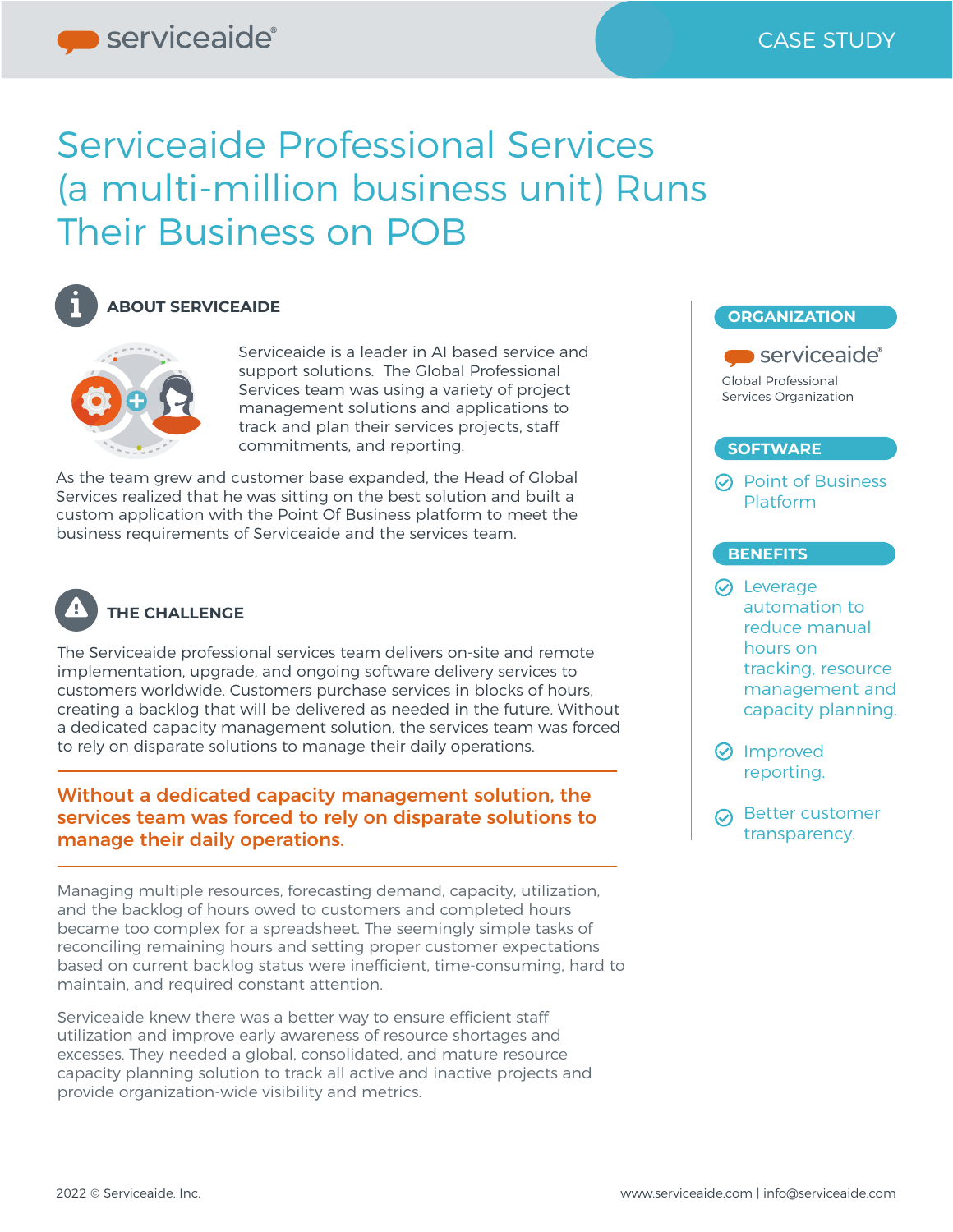serviceaide®

## **THE SOLUTION**

The team craved a more productive method for managing projects, and they knew that using their software solution, the Point Of Business Platform (PoB) would provide the functionality required. Capacity planning required a consolidated dataset with real-time data for informed decision-making. The importance of aligned capacity and demand was even more critical since service resources become eligible for incentives when they reach a 68% quarterly utilization rate. Today, the project management team has projects, utilization levels, metrics, forecasting, and statements of work in one connected, automated, and manageable location.



**Projects:** The project list includes all active and inactive projects, the contracted hours, billable hours, percent complete, and expected completion date.

**Utilization:** Here, management has visibility into the percentage of employees' available time used for billable tasks.

**Forecast:** The management team needs the ability to forecast the gap between capacity and demand for resources in real-time. The project management team understands what projects are coming up each week and will bridge the gap. If a service resource has low utilization in the future, it's easy to fill hours with upcoming projects. The goal is to ensure resources are utilized appropriately.

**Metrics: Project:** specific metrics and a sales dashboard are available for organization-wide visibility. The sales team can monitor project status, including planned and actual go-live dates. They can see how projects are progressing and watch for up sell opportunities.